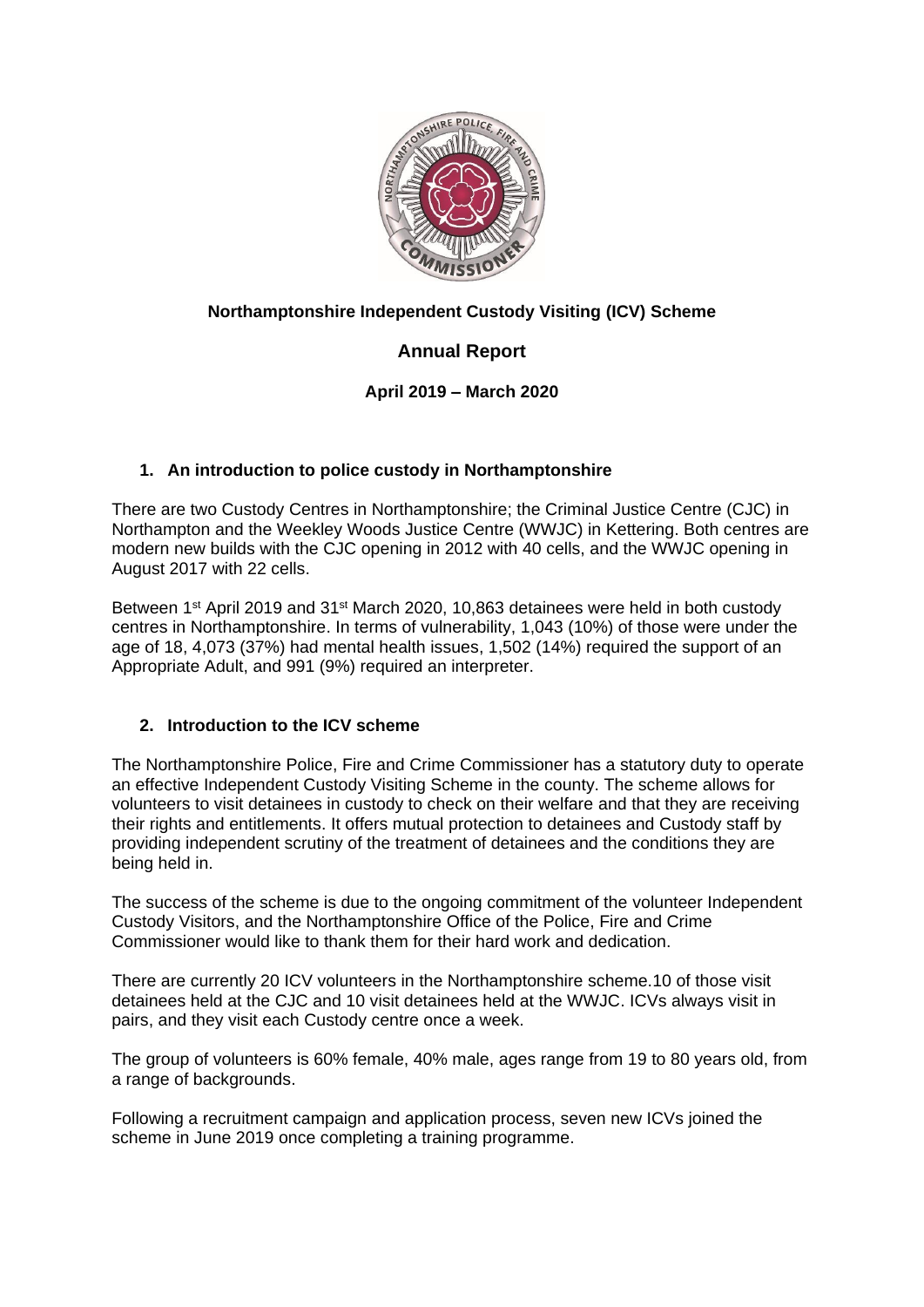In the last 12 months, ICVs have volunteered over 500 hours; speaking to detainees in custody, looking at custody records, liaising with custody staff, training and attending meetings to feed back and share experiences.

## **3. Governance of the scheme**

Issues and praise raised by ICVs are fed back to the Scheme Manager in the PFCCs office via an electronic report form

- Smaller issues are resolved by staff on duty at the time of visit
- Issues that ICVs could not resolve within the visit are escalated to the Custody Inspector to resolve
- Thematic and serious issues are raised by the Police, Fire and Crime Commissioner with the Chief Constable or senior staff in Northamptonshire Police
- Issues are shared with the Regional ICV Managers network and the National Independent Custody Visiting Association (ICVA).

ICVs, the Scheme Manager and the Custody Inspector come together every three months at a Panel meeting to discuss findings and provide updates.

### **4. Independent Custody Visiting Data**

Between 1st April 2019 and 31st March 2020, ICVs carried out a total of 94 custody visits. Of the 568 detainees in custody at the time of their visits, ICVs spoke to 288 detainees and checked 270 custody records.

245 detainees were not available to receive a visit (they were either in interview, asleep, intoxicated, seeing the Doctor or their Solicitor) and 38 refused a visit when offered. Of the detainees available to receive a visit, 89% were seen.

### **5. ICV scheme findings**

Between 1<sup>st</sup> April 2019 and 31st March 2020, 12% of the total number of issues raised related to detainees requesting/awaiting a drink, 10% related to detainees requesting or awaiting medication, 9% related to detainees requesting or awaiting a phone call, 7% related to communication issues and 7% related to detainees requesting or awaiting legal advice/solicitor.

Examples of where ICVs have effected change in the last 12 months include resolving issues with intercoms in cells and improving health and safety in the food preparation area.

In response to national issues, ICVs now ask a further question to female detainees relating to menstrual care.

### **6. Other areas of note / special events**

The Northamptonshire ICV Scheme attained a Silver level in ICVA's Quality Assurance Framework (QAF), which was presented to the Scheme Manger at the House of Lords in May 2019. The QAF is a tool for schemes to ensure consistency across the board and look at areas where improvements can be made.